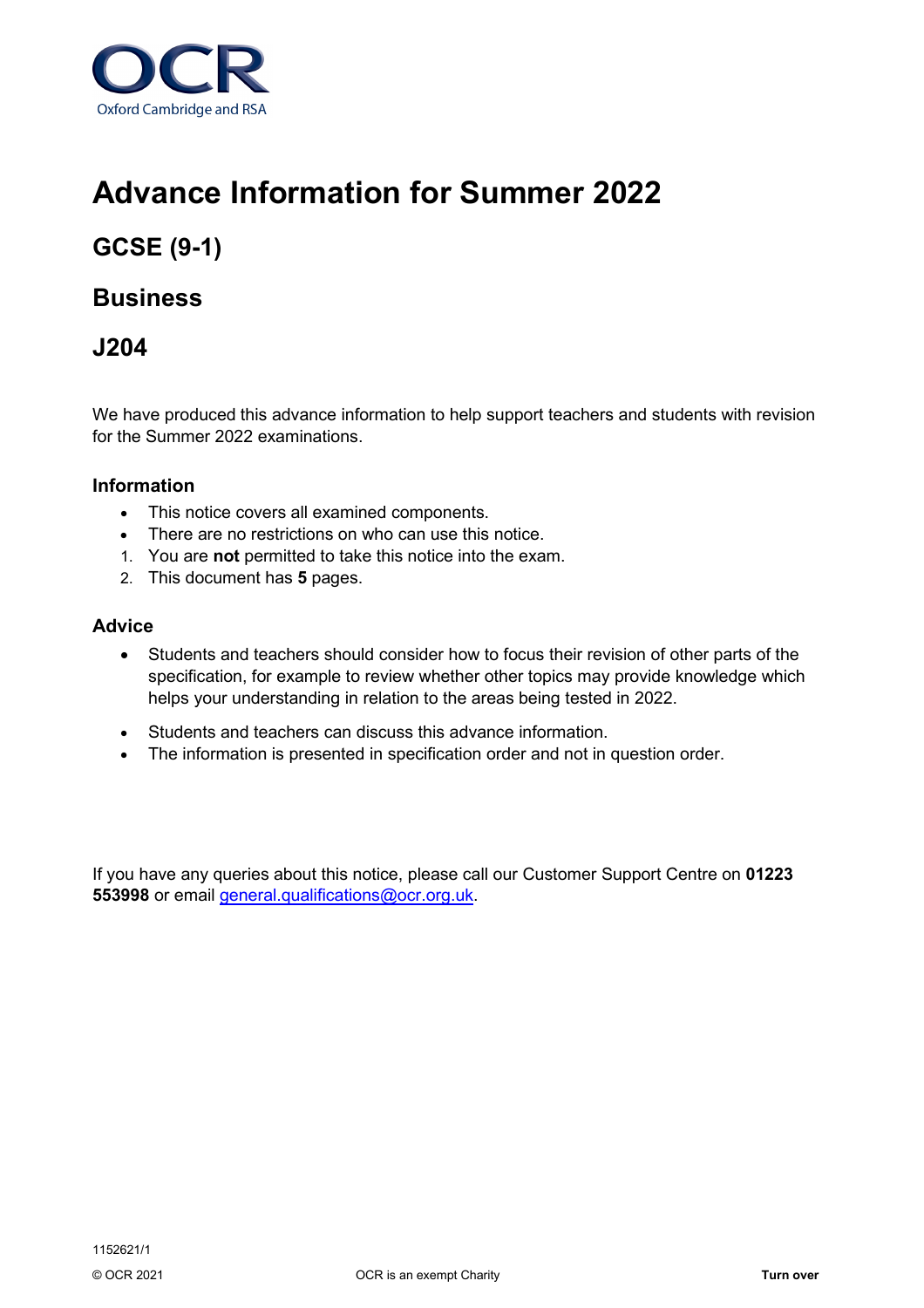#### **J204/01 Business 1: business activity, marketing and people**

The following areas of content are suggested as key areas of focus for revision and final preparation, in relation to the Summer 2022 examinations.

The aim should still be to cover all specification content in teaching and learning.

#### **1. Business activity**

| <b>Topic</b>                                                       | <b>Content</b>                                                                                                                       |
|--------------------------------------------------------------------|--------------------------------------------------------------------------------------------------------------------------------------|
| <b>1.1</b> The role of business<br>enterprise and entrepreneurship | Characteristics of an entrepreneur<br>٠                                                                                              |
| <b>1.2 Business planning</b>                                       | The role, importance and usefulness of a business<br>٠<br>plan                                                                       |
| <b>1.3 Business ownership</b>                                      | The features of different types of business<br>٠<br>ownership                                                                        |
| <b>1.4 Business aims and objectives</b>                            | The aims and objectives of business<br>٠<br>How and why objectives might change as<br>٠<br>businesses evolve                         |
| <b>1.5 Stakeholders in business</b>                                | The role and objectives of internal and external<br>٠<br>stakeholder groups<br>The effect business activity has on stakeholders<br>٠ |
| <b>1.6 Business growth</b>                                         | Organic growth<br><b>External growth</b><br>$\bullet$                                                                                |

#### **2. Marketing**

| <b>Topic</b>                 | <b>Content</b>                                                                                                                                                                                                                                                                                        |
|------------------------------|-------------------------------------------------------------------------------------------------------------------------------------------------------------------------------------------------------------------------------------------------------------------------------------------------------|
| 2.2 Market research          | The purpose of market research<br>٠<br>Primary research methods<br>٠<br>How appropriate different methods and sources of<br>$\bullet$<br>market research are for different business<br>purposes<br>The use and interpretation of qualitative and<br>$\bullet$<br>quantitative data in market research |
| 2.3 Market segmentation      | The use of segmentation to target customers<br>٠                                                                                                                                                                                                                                                      |
| <b>2.4 The marketing mix</b> | Product<br>Product - stages of the product life cycle<br>Pricing methods<br>Promotion – advertising<br>The use of the marketing mix to inform and<br>implement business decisions                                                                                                                     |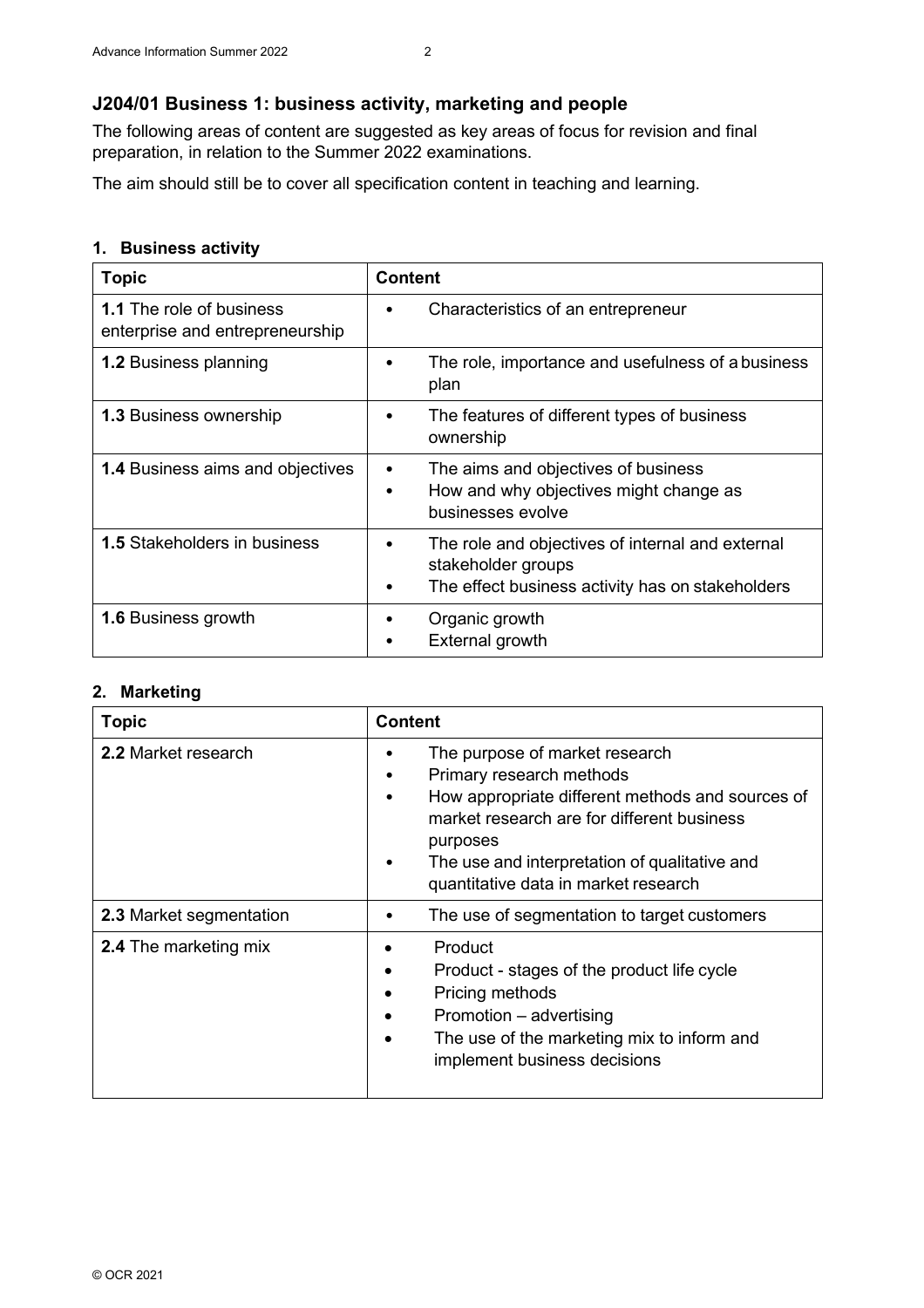#### **3. People**

| <b>Topic</b>                                                          | <b>Content</b>                                                                                                                                            |
|-----------------------------------------------------------------------|-----------------------------------------------------------------------------------------------------------------------------------------------------------|
| <b>3.1</b> The role of human<br>resources                             | The purpose of human resources in business                                                                                                                |
| <b>3.2 Organisational structures</b><br>and different ways of working | Why businesses have different organisational<br>structures                                                                                                |
| <b>3.3 Communication in</b><br>business                               | The importance of business communications<br>٠<br>The influence of digital communication on business<br>$\bullet$<br>activity                             |
| <b>3.4 Recruitment and</b><br>selection                               | Why businesses recruit<br>Methods of selection                                                                                                            |
| <b>3.5 Motivation and retention</b>                                   | Financial methods of motivation<br>The importance of employee motivation                                                                                  |
| 3.6 Training and<br>development                                       | Different training methods<br>Why businesses train their workers<br>Staff development<br>The benefits to employees and businesses of staff<br>development |
| <b>3.7 Employment law</b>                                             | The impact of current legislation on recruitment and<br>employment                                                                                        |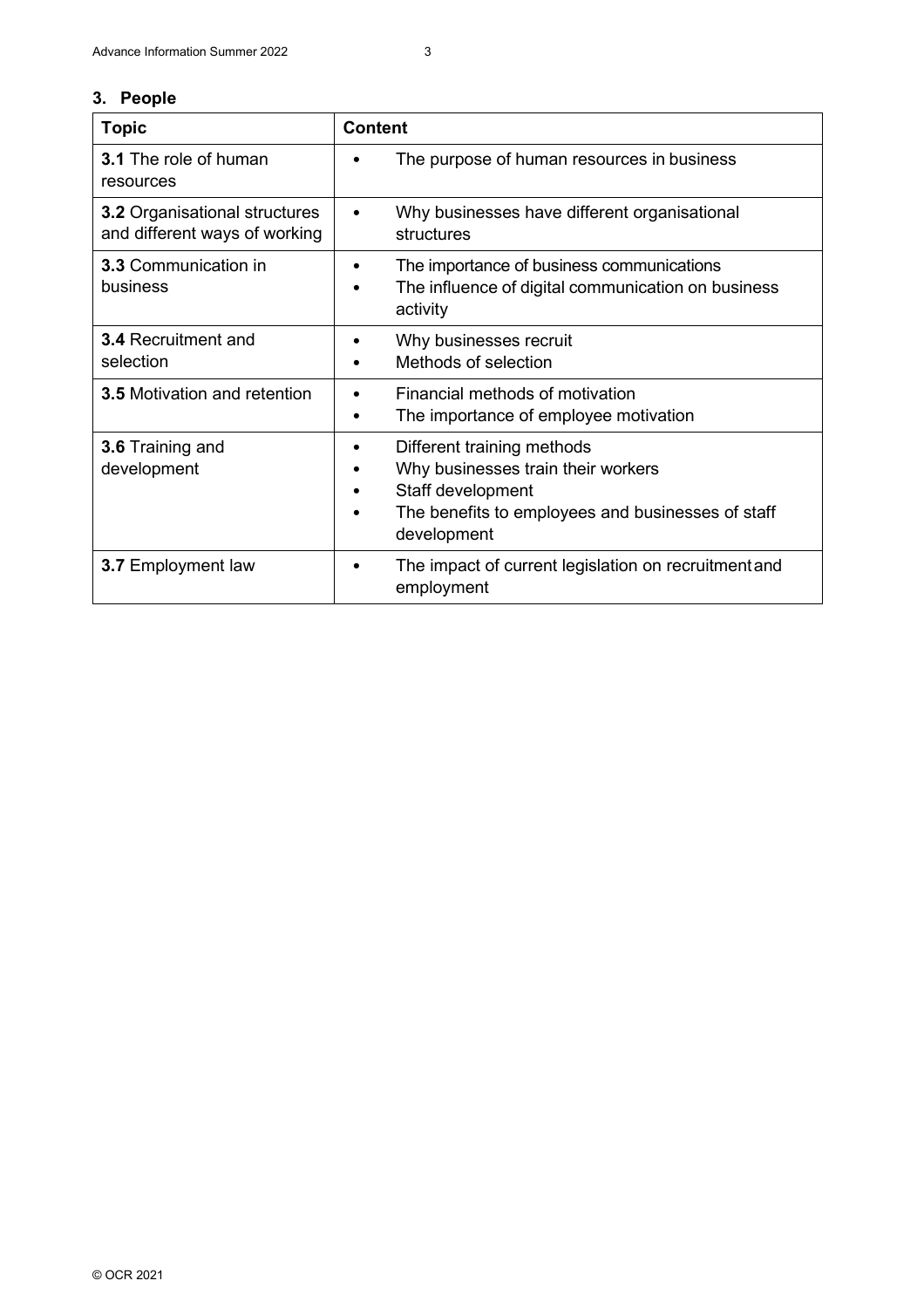#### **J204/02 Business 2: operations, finance and influences on business**

The following areas of content are suggested as key areas of focus for revision and final preparation, in relation to the Summer 2022 examinations.

The aim should still be to cover all specification content in teaching and learning.

Students will be expected to draw on knowledge, skills and understanding from across the specification when responding to synoptic questions

#### **4. Operations**

| <b>Topic</b>                                  | <b>Content</b>                                                                                                                                                  |
|-----------------------------------------------|-----------------------------------------------------------------------------------------------------------------------------------------------------------------|
| 4.1 Production processes                      | Different production processes and their impact on<br>٠<br>businesses<br>The influence of technology on production and the<br>$\bullet$<br>impact on businesses |
| 4.2 Quality of goods and services             | Methods of ensuring quality<br>$\bullet$<br>The importance of quality in both the production of<br>$\bullet$<br>goods and the provision of services             |
| 4.3 The sales process and<br>customer service | Methods of selling<br>٠<br>The contribution of product knowledge and<br>$\bullet$<br>customer engagement to good customer service                               |
| 4.4 Consumer law                              | The impact of consumer law on businesses<br>٠                                                                                                                   |
| <b>4.5 Business location</b>                  | Factors influencing business location<br>٠                                                                                                                      |
| 4.6 Working with suppliers                    | The impact of logistical and supply decisions on<br>٠<br>businesses                                                                                             |

#### **5. Finance**

| <b>Topic</b>                                   | <b>Content</b>                                                                                                                                                                                                                                                                                                                                                                                |
|------------------------------------------------|-----------------------------------------------------------------------------------------------------------------------------------------------------------------------------------------------------------------------------------------------------------------------------------------------------------------------------------------------------------------------------------------------|
| <b>5.1</b> The role of the finance<br>function | The influence of the finance function on business<br>activity                                                                                                                                                                                                                                                                                                                                 |
| <b>5.2 Sources of finance</b>                  | Ways of raising finance<br>٠                                                                                                                                                                                                                                                                                                                                                                  |
| <b>5.3</b> Revenue, costs, profit and<br>loss  | The concept of revenue, costs and profit and<br>$\bullet$<br>loss in business and their importance in<br>business decision-making<br>The different costs in operating a business<br>Calculation of costs and revenue<br>Calculation of profit/loss<br>Calculation and interpretation of profitability ratios<br>٠<br>Calculation and interpretation of average rate of<br>$\bullet$<br>return |
| 5.4 Break-even                                 | Simple calculation of break-even quantity<br>٠<br>The usefulness of break-even in business decision-<br>making                                                                                                                                                                                                                                                                                |
| 5.5 Cash and cash flow                         | The difference between cash and profit<br>٠<br>Completion of cash flow forecasts                                                                                                                                                                                                                                                                                                              |